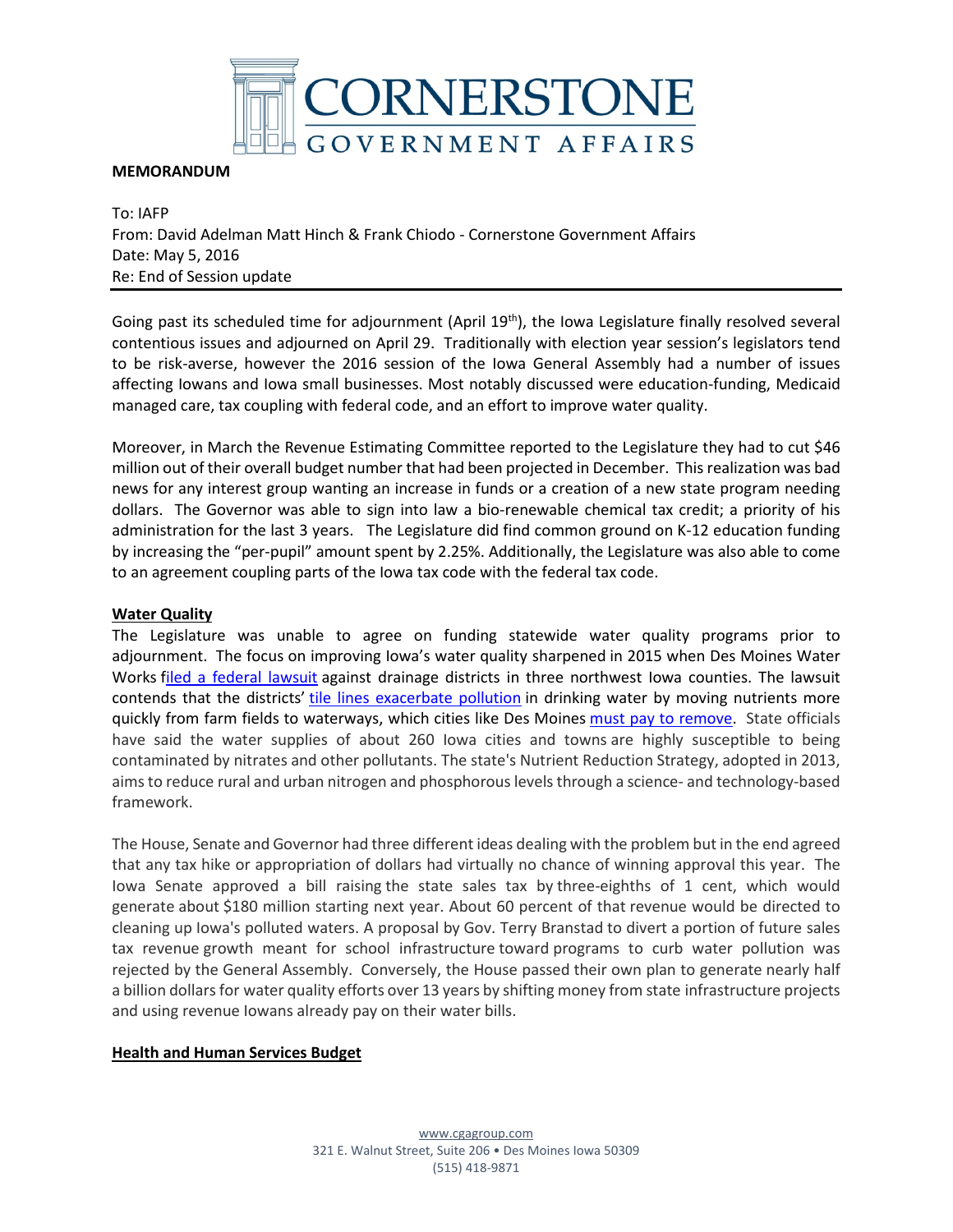In a number of areas, the House and Senate versions were quite close. In addition to reconciling budget numbers, few policy provisions were agreed to in the final conference report.

- 1) Meningitis vaccination- requires a student going into  $7<sup>th</sup>$  grade to have received a meningitis vaccination and a booster in  $12<sup>th</sup>$  grade.
- 2) Naloxone- Earlier this session, the legislature passed and the governor signed SF 2218, expanding access to the opioid antagonist naloxone. The bill that was signed needed several corrections prior to implementation. The conference report makes those corrections, including clarifying that a person in a position to assist an overdosing individual may be prescribed naloxone, and striking the section that made implementation of the Act contingent on available funding. It also allows a pharmacist to dispense naloxone through a standing order or a collaborative practice agreement with a physician.
- 3) Medicaid Privatization Oversight.
	- a. Legislative Health Policy Oversight Committee to meet twice during the interim; hear concerns, make recommendations, and ensure effective and efficient administration of the Medicaid managed care program
	- b. Clarifies the authority and duties of the Long-Term Care Ombudsman to advocate for Medicaid members. \$100,000 added for 1 more Managed Care Ombudsman
	- c. Expands and clarifies duties and authority of the Medical Assistance Advisory Council (MAAC). Consumers will have a stronger voice on the MAAC. Consumer will co-chair MAAC and MAAC Executive Committee. Governor must appoint 10 consumer members by July 1, 2016. The Long Term Care Ombudsman and a member of the hawk-i Board are added to MAAC.
	- d. MAAC statewide public meetings will continue through 2017. DHS will submit a compilation of recommendations and input to the Legislative Health Policy Oversight Committee.
	- e. Accountability and Transparency: Requires reporting (quarterly and annually) and public posting of data on consumer protections, outcome achievement and program integrity
	- f. External quality review reports and NCQA reports on the 3 MCOs shall be submitted directly to the legislature
	- g. The DHS Council, MAAC, Hawk-i Board, MHDS Commission, and the Office of Long Term Care Ombudsman shall regularly review Medicaid managed care and report their findings to DHS, for inclusion in the annual report to the legislature. They will also submit relevant minutes of their meetings quarterly to the legislature.
	- h. Program Policy Improvements
		- i. At a recipients request an MCO will continue services during an appeal and provide adequate prior notice of potential recovery of costs
		- ii. Providers shall be allowed to file appeals on a recipient's behalf
		- iii. MCOs shall not impose more restrictive scope of practice requirements or standards of practice on a primary care provider than those in current state law
		- iv. MCO shall attempt to set up single case arrangements with out of network providers
		- v. Occupational therapy is added as a covered service in hawk-i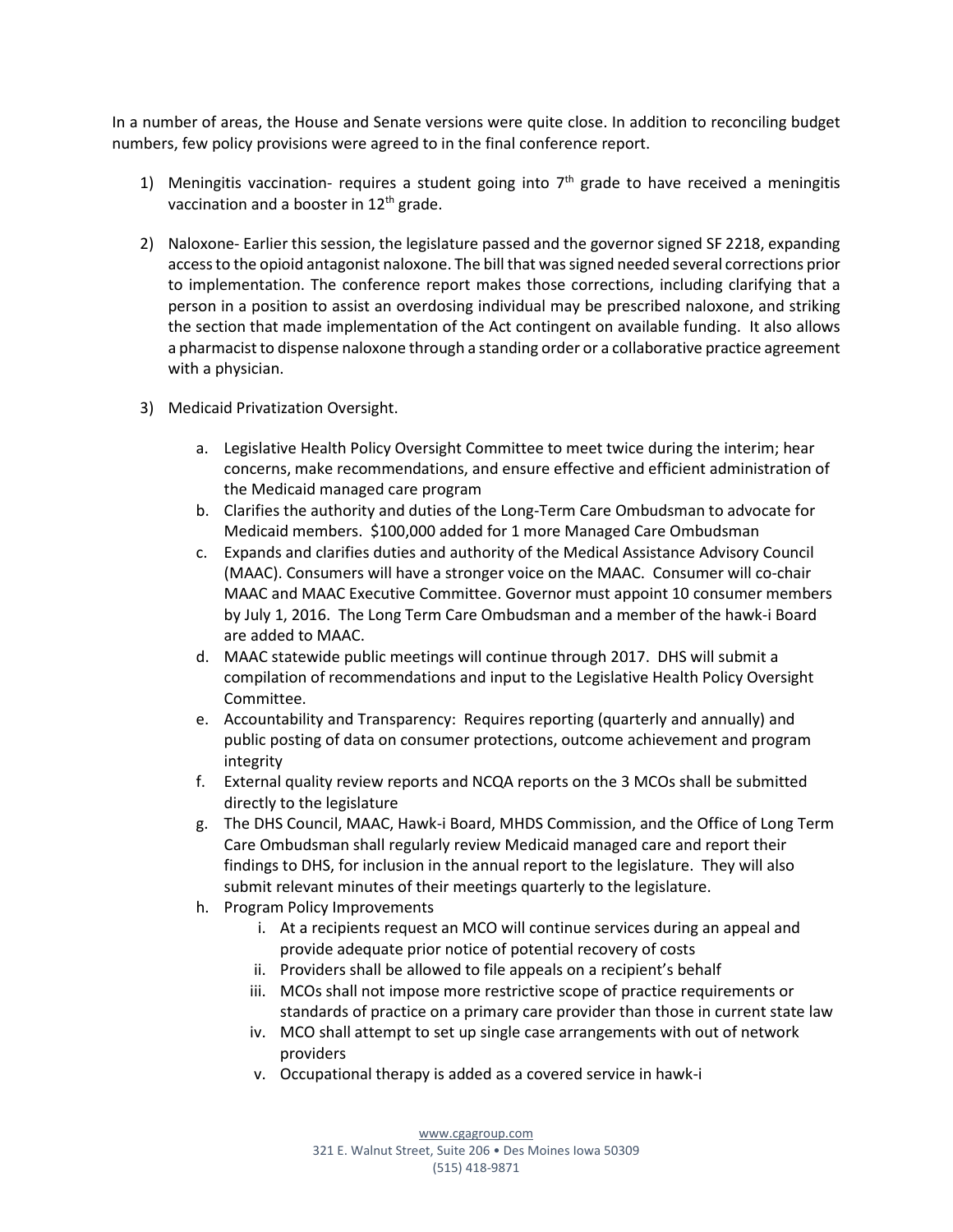- 4) Physician Medicare Rate Alignment with Medicaid- The governor's proposal eliminates the enhanced Medicaid rates for primary care physicians that were first enacted as part of the *Affordable Care Act*. The conference report does not "enroll" this reduction.
- 5) Dual Eligible Payments- The Governor proposed a measure which eliminates Medicaid coverage for Medicare crossover claims on dually eligible enrollees when the Medicare rate is higher than the Medicaid rate. The conference report does not "enroll" this reduction.
- 6) Medicaid Rate Floor- The conference report codifies a measure already found in the managed care organizations' contracts with the state, establishing Medicaid rate floors as those rates in existence on June 30, 2016.
- 7) PRIMECARRE- \$74,000- The Governor's request was honored by the Senate and House.
- 8) Rural Primary Care Loan Repayment Program- \$1.6 million in the Education Budget, \$105,000 in the HHS Budget.
- 9) Medical Residency- \$2million Appropriated funds to the medical residency training state matching grants program through the Iowa Department of Public Health. Priority in awarding these grants shall be given to psychiatric and family practice residency.
- 10) Graduate Medical Education Payments- The governor's proposal denies requested state funds for this program, which offers funding for UIHC's medical students, citing concern that training more medical students will be ineffective until Iowa meets the need for more residency positions that graduates of Iowa medical schools can fill. The conference report did not include this request in their versions of the legislation.
- 11) [DMU Health Care Professional Recruitment Program-](https://www.dmu.edu/financial-aid/scholarships/health-professional-recruitment-program/) \$401,000- Provides student loan repayments for graduates of Des Moines University's DO, DPM, DPT, and PA programs. In exchange for four years of full-time service in an eligible rural community, the state awards up to \$50,000 toward an awardee's student loans, which then must be matched by the awardee's employer, hospital or community. Status quo from FY16. The Governor's request was honored in both the final conference report.
- 12) University of Iowa Family Practice Program- \$1.79 million- Provides financial, educational, and technical support to a statewide network of community-based family practice physician residencies. Status quo from FY16. The Governor's request was honored in both the final version.
- 13) University of Iowa Primary Care Initiative- \$649,000- Funds four separate programs in support of rural physician recruitment, placement, and retention services. Status quo from FY16. The Governor's request was honored in both the conference report.

# **Children's Health**

Although there were risks in cuts to early childhood funding we are happy to report through a coalition of advocates dollars for most programs stayed status quo and increased in a few areas. The Shared Visions Preschool Program remained funded. This program serves high risk children, ages three to five, in 51 Iowa counties. The programs are accredited by the National Association for the Education of Young Children. These programs are funded by the Child Development Coordinating Council (CDCC). The CDCC receives approximately 2/3 of the State's standing General Fund appropriation for early childhood at-risk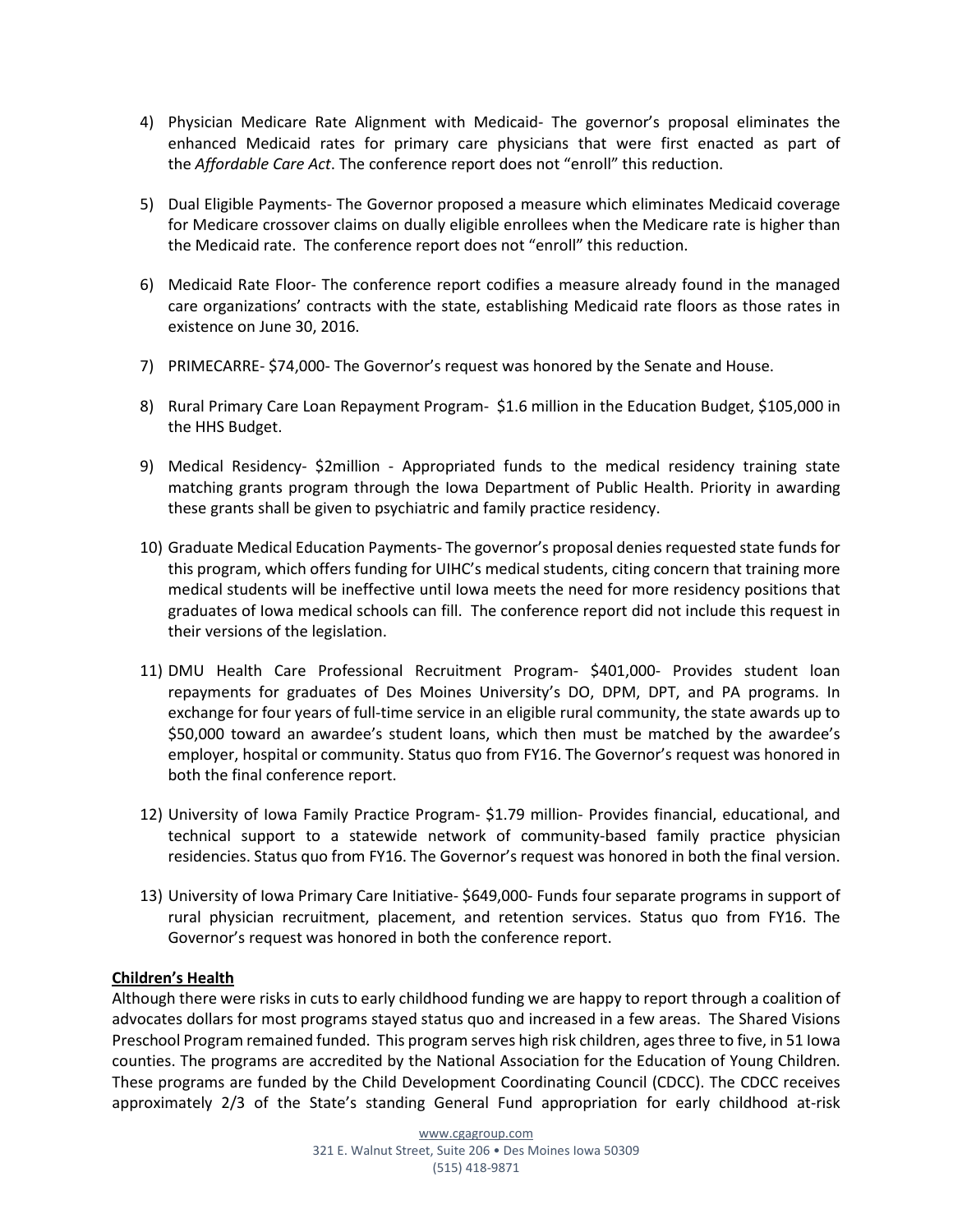programming. In addition to funding Shared Visions preschools, the CDCC uses approximately 10.0% of the allocation to fund parent support programs.

The most contentious of legislation was the Health and Human Services bill. Final action setting funding and policy for health and human services faced delays related to House-Senate differences over Medicaid oversight and funding for Planned Parenthood. A conference committee reached a compromise on those issues and others, and both chambers approved its report in the early evening on April 29. The conference report contains three appropriations specific to early childhood issues.

The legislation increases appropriations for Iowa's [1st Five Initiative](http://r20.rs6.net/tn.jsp?f=001-6HGK_mizMHkS_V5pxIsnzlMZUPpR0yezb5KvI61eAjiYXR0ImXjbNp3nOm_z6Oc5njBLt8GJKjdTc1iOy1Yfi7jDG5ZM-1STiOqAOq1581P_Ur8xmVaQcGjczHdTIE6_uNylhKNzvstNzvq6ZclOlWCfWDABZalO8Pg36jNnvqOcArNdeZ-Kw==&c=dBhYrJcXPw739kT0-9jW1XkEwU6E5geS3QXmuJDv7Yl-GOWuz3bg2g==&ch=jzcraWqHaZx_qF7a0KwMnXrvQJ7YV8zsp3alkeRM6372g_tlCSBk-Q==) to \$3,275,059 -- \$1,076,000 more than the initiative received in fiscal year 2016. With this additional funding, 1st Five will be operational in at least 65 Iowa counties in fiscal year 2017 and likely expand to additional sites.

The approved report also contains \$300,000 for two sites to plan how to establish local children's mental health crisis services systems. The sites will be selected through a competitive selection process. The bill also directs DHS to (1) choose three to five programs to serve as children's well-being learning labs and (2) oversee an advisory committee to build upon the efforts of an earlier children's mental health and well-being work group.

The legislation further appropriates \$50,000 to continue annual surveys on the effects of childhood trauma on the health of adult Iowans. A new report on the findings from 2012-14 surveys will soon be available. The Central Iowa ACEs 360 Steering Committee has published an [Executive Summary](http://r20.rs6.net/tn.jsp?f=001-6HGK_mizMHkS_V5pxIsnzlMZUPpR0yezb5KvI61eAjiYXR0ImXjbHruEgRi0lAv_S26SUxhcex4EHuyhB_SHD2rdoJzL5U1WqvOqGvpuEApcKIvhMq7Eh0TfpGs0wXcgQK2s-42YhelNen2X_hHk-rm3yB1oWDks5Phfk6WWKA6vWI4Vg0MrAzLn-11zGbY4yj7stKL08ABn1sH7ug1ep9COjibb-x8m25b6EVXST1R0e6q0rrcWel8i131srGNNMr5YH9mKrc=&c=dBhYrJcXPw739kT0-9jW1XkEwU6E5geS3QXmuJDv7Yl-GOWuz3bg2g==&ch=jzcraWqHaZx_qF7a0KwMnXrvQJ7YV8zsp3alkeRM6372g_tlCSBk-Q==) of this research.

Finally, the legislation continues longstanding funding for the [Iowa Child Abuse Prevention Program,](http://r20.rs6.net/tn.jsp?f=001-6HGK_mizMHkS_V5pxIsnzlMZUPpR0yezb5KvI61eAjiYXR0ImXjbKCfpl4eO-8c8PysDDG9zXHCyWy9D2HEwQoUNTikbtmiovbWFbAokmf4Si5npn7vkSnqMBb6TLV3BtheYds6t1eOdUsxPQWw9aKrdVBN3qMJPVZbjBUNZ2w9UrUFkuhcKwY6NDlBASIl33NNC8mW5qY=&c=dBhYrJcXPw739kT0-9jW1XkEwU6E5geS3QXmuJDv7Yl-GOWuz3bg2g==&ch=jzcraWqHaZx_qF7a0KwMnXrvQJ7YV8zsp3alkeRM6372g_tlCSBk-Q==)  including: \$125,000 from the Temporary Assistance for Needy Families (TANF) program and \$202,000 in a line-item specifically for child sexual abuse prevention instruction

# **Policy Legislation affecting Physicians**

SF 2188 (psychologist prescribing) – Proponents were successful in passing SF 2188, which would grant prescriptive authority to psychologists. In the end, the bill passed with an amendment that restricted the use of narcotics and mandates the Iowa Board of Medicine promulgate joint rules with the Board of Psychologists relating to supervision and collaborative practice agreements.

HF 2384 (Medical Marijuana)- proponents of HF 2384, the medical marijuana legislation until the very end attempted to find a path forward for the bill after it was sent to the House Ways and Means Committee where there the chair has voiced his opposition to the legislation. The idea to attach the policy to a budget bill was abandoned after it was determined that doing so would cost House Republicans too many votes to secure final passage of the budget bill. Proponents are expected to enter the 2017 legislative more determined than ever.

SF 2144. The Iowa General Assembly passed legislation, Senate File 2144, to permit disclosure of otherwise confidential behavioral health information under Iowa law for care coordination purposes. SF 2144 was signed by Governor Branstad on April 6 and became effective on that day. SF 2144 first amends Iowa Code section 125.37, confidentiality of substance abuse treatment facility records, to permit disclosure of patient records for care coordination purposes "if not otherwise restricted by federal law or